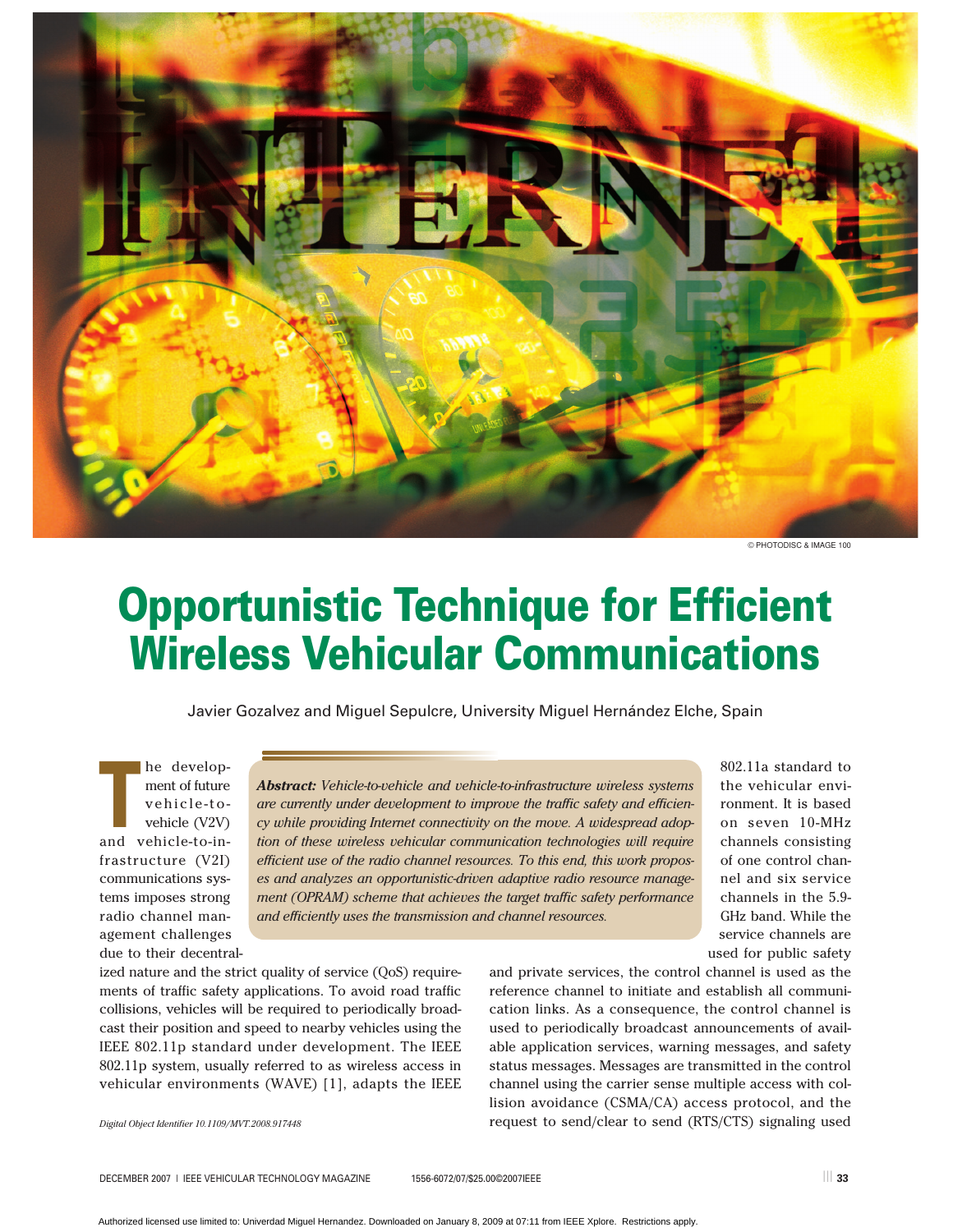## *TO AVOID ROAD TRAFFIC COLLISIONS, VEHICLES WILL BE REQUIRED TO PERIODICALLY BROADCAST THEIR POSITION AND SPEED TO NEARBY VEHICLES USING THE IEEE 802.11P STANDARD UNDER DEVELOPMENT.*



**FIGURE 1** Intersection scenario and OPRAM proposal.

to avoid the hidden-terminal problem is disabled for broadcast messages. However, disabling the RTS/CTS transmissions, together with the reference use of the WAVE control channel in all V2V and V2I communications, requires the development of advanced radio resource management techniques that guarantee reliable and efficient use of the radio channel.

Previous studies have demonstrated the need to adapt the transmission parameters based on the operating conditions to efficiently use the radio resources [2]. In particular, the transmission power and packet data rates have been shown to heavily influence the wireless vehicular system performance. To date, the vehicular radio resource management research has generally focused on the system optimization of V2V data transmissions and system interference. For example, the work reported in [3] analyzes the combina-

| <b>TABLE 1 Simulation parameters</b>                                                                                            |                                 |
|---------------------------------------------------------------------------------------------------------------------------------|---------------------------------|
| Parameter                                                                                                                       | Value                           |
| Speed [km/h]<br>Reaction time, RT [s]<br>Emergency deceleration $[m/s^2]$<br>Packet size [B]<br>Background noise, $N_o$ , [dBm] | 70<br>0.75, 1.5<br>100<br>$-90$ |

reception in highway scenarios. In [4], the authors propose a power control algorithm for vehicular ad hoc networks that dynamically changes the transmission power, based on the density of vehicles, to reduce channel collisions, given the number of vehicles within each vehicle's transmission range. Although these proposals improve the system's efficiency, it is important to consider the traffic safety performance requirements when developing advanced radio resource management schemes. In this context, this work proposes an opportunisticdriven adaptive radio resource management (OPRAM) scheme that adapts the transmission parameters (transmission power and packet data rate) based on the vehicle's position and its proximity to an area where a traffic collision could occur. By dynamically varying the communication settings, the proposed scheme not only guarantees the traffic safety application requirements but also efficiently uses the transmission resources and the radio channel.

tion of transmission power and packet data rate that optimizes the packet

### **Evaluation Scenario**

Before describing the proposed OPRAM algorithm, it is necessary to present the simulated traffic scenario. This work considers the urban intersection scenario depicted in Figure 1, where there is a potential risk of collision between vehicles *A* and *B*. To avoid such a collision, both vehicles periodically transmit broadcast safety messages on the WAVE control channel to detect each other's presence. Messages are transmitted at 6 Mb/s following the 1/2 quadrature phase shift keying (QPSK) transmission mode defined for the WAVE control channel. The studied scenario has been emulated through a wireless vehicular simulator developed in ns2. Table 1 summarizes the main simulation and configuration parameters established following the WAVE guidelines and [5].

A detailed urban microcell propagation model developed in the Wireless World Initiative New Radio (WIN-NER) project [6] has been considered to model the radio transmission effects defined in terms of path loss, shadowing, and multipath fading. Despite not considering V2V communication scenarios, the operating conditions of the WINNER urban microcell model are—to the knowledge of the authors—those that currently best fit the V2V communications scenario given the unavailability of a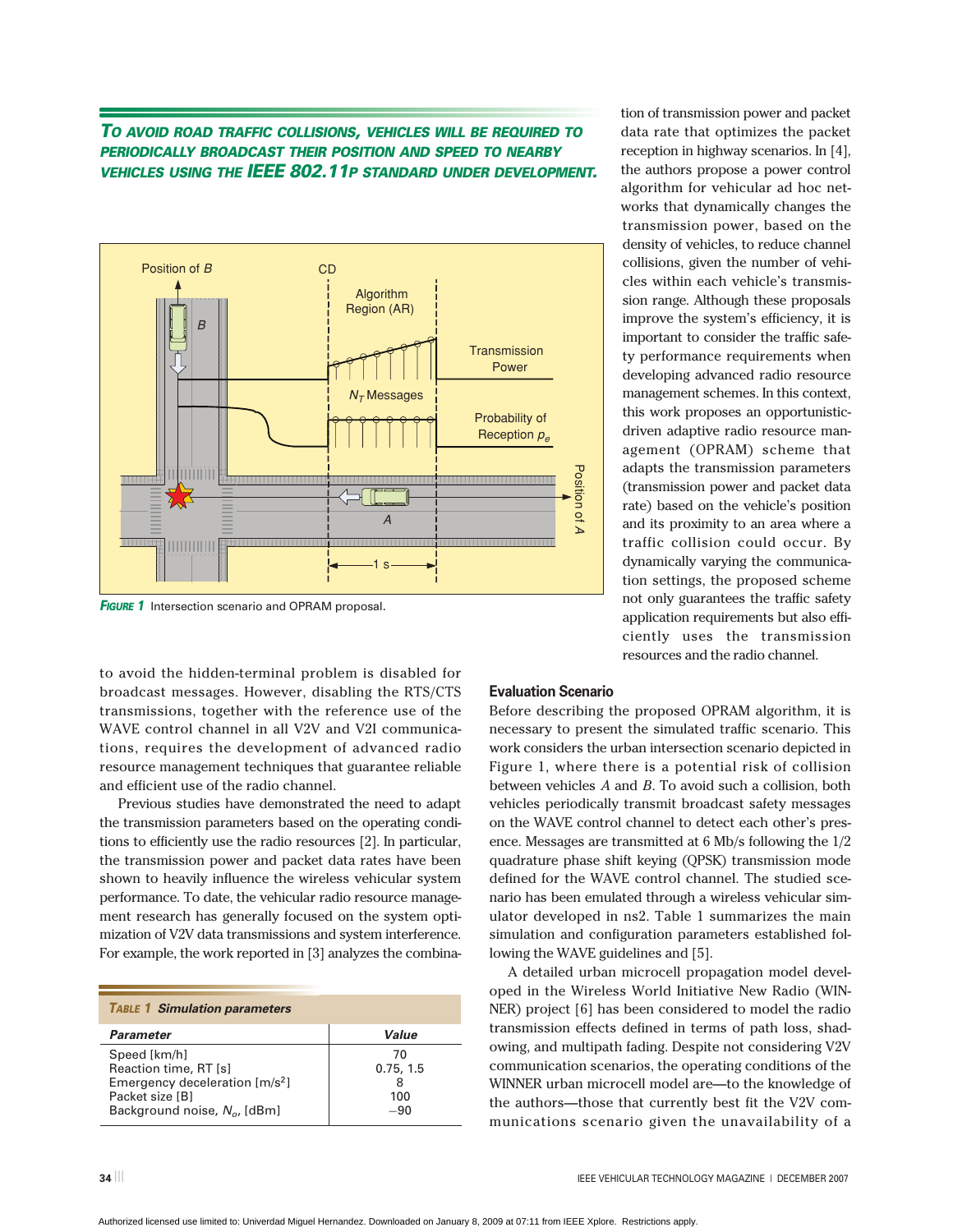complete V2V communication propagation model for system-level investigations. In particular, the WINNER model considers a frequency range of 2–6 GHz and transmission and reception heights of 5 and 1.5 m, respectively. The model also differentiates between line-of-sight (LOS) and non–line-of-sight (NLOS) conditions, although in the scenario depicted in Figure 1 there will only be NLOS transmissions between vehicles *A* and *B*. For NLOS conditions, the WINNER path loss is expressed as follows:

$$
PLNLOS = PLLOS(dA[m]) + 20 - 12.5nj+ 10nj log10(dB[m]),
$$
 (1)

with

$$
PL_{\text{LOS}} = \n\begin{cases}\n22.7 \log_{10}(d_A[m]) + 41 + 20 \log_{10}(f[GH_z]/5), \\
\text{if } d_A < R_{bp} \\
40 \log_{10}(d_A[m]) + 41 - 17.3 \log_{10}(R_{bp}) + 20 \log_{10}(f[GH_z]/5), \\
\text{if } d_A \le R_{bp},\n\end{cases}
$$

$$
R_{1} = 4\frac{(h_{A} - 1)(h_{B} - 1)}{(3)}
$$
 (2)

$$
R_{bp} = 4 \frac{\lambda^{(1)}(1 - \lambda)^{(1)}(1 - \lambda)}{\lambda},\tag{3}
$$

$$
n_j = \max(2.8 - 0.0024 d_A[m], 1.84),\tag{4}
$$

with  $d_A$  and  $d_B$  representing the distances of vehicles  $A$ and *B* to the intersection and  $h_A$  and  $h_B$  their respective antenna heights.

The shadowing is modeled through a log normal distribution with a zero mean and a standard deviation equal to 4 dB for NLOS conditions. Finally, the fast fading effect result-

ing from the reception of multiple replicas of the transmitted signal at the receiver has also been implemented through a Rayleigh distribution.

To reduce the complexity of system-level simulations, the effects of the physical layer resulting from the probabilistic nature of the radio environment have been included by means of the look-up tables (LUTs) shown in Figure 2 [7]. These LUTs, extracted from link-level simulations, map the packet error rate (PER) to the experienced channel quality conditions expressed in terms of the effective signal to interference and noise ratio (SINR), *Eav*/*N*0.

## **Opportunistic-Driven Adaptive Radio Resource Management Algorithm**

Based on the scenario depicted in Figure 1, we define the critical distance (CD) as the minimum distance

## *THE TRANSMISSION POWER AND PACKET DATA RATES HAVE BEEN SHOWN TO HEAVILY INFLUENCE THE WIRELESS VEHICULAR SYSTEM PERFORMANCE.*

to the intersection at which vehicle *A* needs to receive a broadcast safety alert from vehicle *B* to avoid their potential collision at the intersection. Considering a uniform deceleration model, the critical distance can be computed as

$$
CD = v \cdot RT + \frac{1}{2} \frac{v^2}{a_{\text{max}}},\tag{5}
$$

where *v* represents the vehicle's speed, *RT* the driver's reaction time, and  $a_{\text{max}}$  the vehicle's emergency deceleration.

To efficiently use the WAVE control channel, it would be sufficient to correctly receive just one broadcast safety alert with the minimum signal level before reaching the CD. Through limiting the number of messages received and their signal level (and, hence, the transmitting power), it would be possible to increase the WAVE control channel's efficiency by reducing the channel congestion. In this context, this work proposes an OPRAM mechanism that adapts the transmission parameters (transmission power and packet data rate) based on the vehicle's position and its proximity to an area where a potential collision could occur.



**FIGURE 2** PER for the WAVE control channel.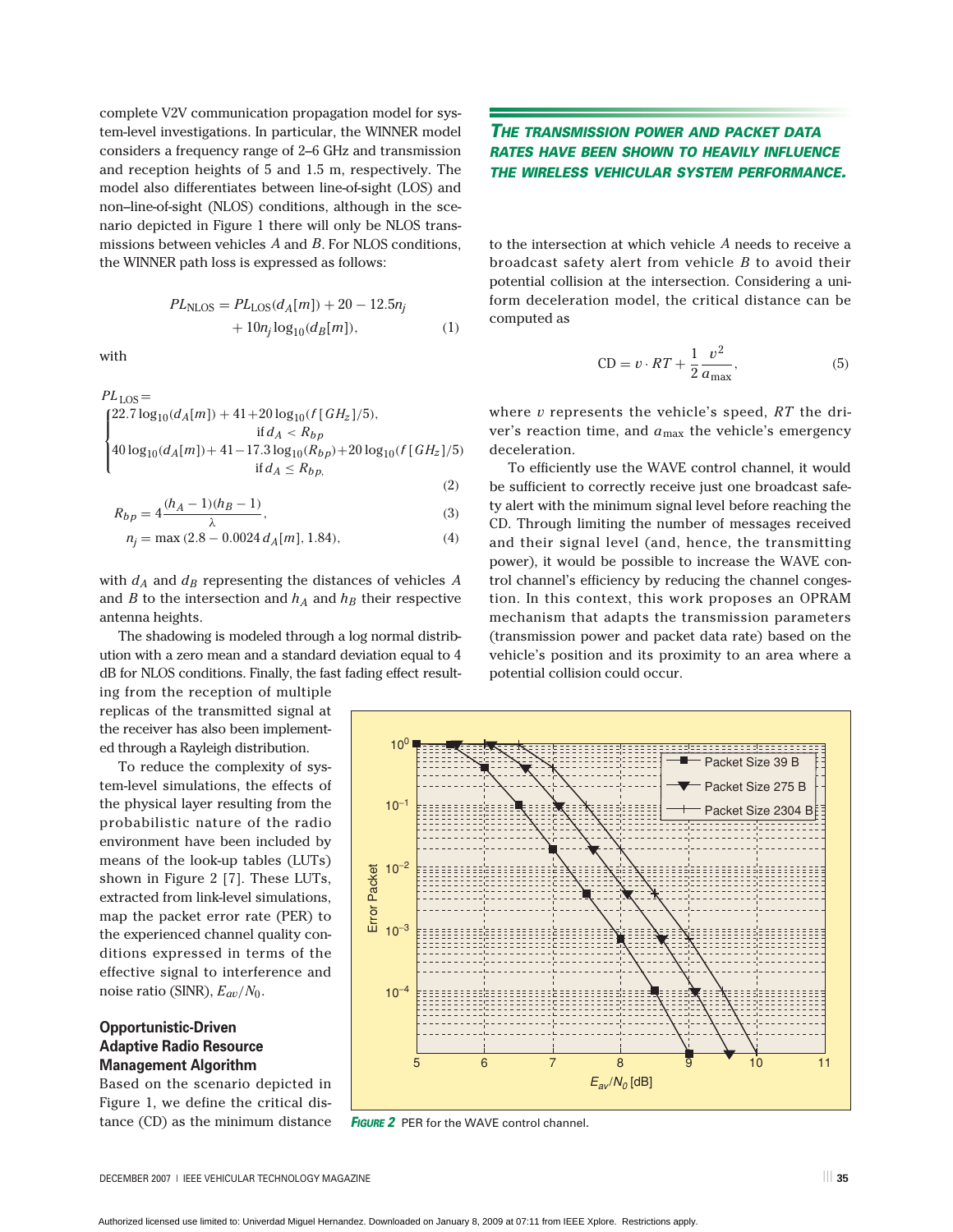| TABLE 2 Probability of reception $p_e$ for a varying $N_T$ |       |
|------------------------------------------------------------|-------|
| $N_{\tau}$                                                 | $p_e$ |
| 10                                                         | 0.37  |
| 20                                                         | 0.2   |
| 40                                                         | 0.11  |



*FIGURE 3* Average probability *pe* as a function of *Pr*.



*FIGURE 4* Instantaneously received samples for an average *Pr* equal to −83.25 dBm.

Considering the scenario reported in Figure 1, the OPRAM proposal operates with a low transmission power sufficient to communicate with the vehicles moving along the same street in LOS conditions, but increases its transmission power when the vehicle is approaching the CD. With such sudden increase, the aim of the OPRAM proposal is to guarantee the correct reception of a broadcast safe-

> ty alert from vehicle *B* before reaching CD, while minimising the transmission power and, hence, maximising the channel's efficiency. The region before CD where OPRAM increases its transmission power is called the algorithm region (AR) and has been set to 1s for this work. To define the operation of the OPRAM proposal, we consider that each vehicle transmits  $N_T$  broadcast messages in the AR. The objective of the proposed algorithm has been set to successfully receive at least one broadcast message before reaching CD in 99% of the cases; this is equivalent to defining a probability of not receiving a warning alert before CD equals  $p = 0.01$ . Considering that OPRAM defines the probability that a single packet is successfully received *pe* as independent and constant in the AR, the number of packets correctly received  $N_R$  in the AR can be described through a binomial distribution constructed by  $N_T$  Bernoully experiments (each of them with a probability of success *pe* ), i.e.,  $N_R \sim B(N_T, p_e)$ . In this case, the probability that no broadcast message from *B* is received before CD is

$$
P(N_R = 0) = (1 - p_e)^{N_T} = p. \quad (6)
$$

Having defined  $p$  and  $N_T$ ,  $p_e$  can be obtained through (6). Given that the aim is to maintain *pe* constant in the AR, the OPRAM proposal requires a varying transmission power as shown in Figure 1. If  $N_T$  is increased, OPRAM can reduce the target mean probability *pe* to successfully receive each transmitted packet within the AR (see Table 2). Once *pe* has been calculated, Figure 3 is used to obtain the required average received power level *Pr* to successfully receive each transmitted packet within the AR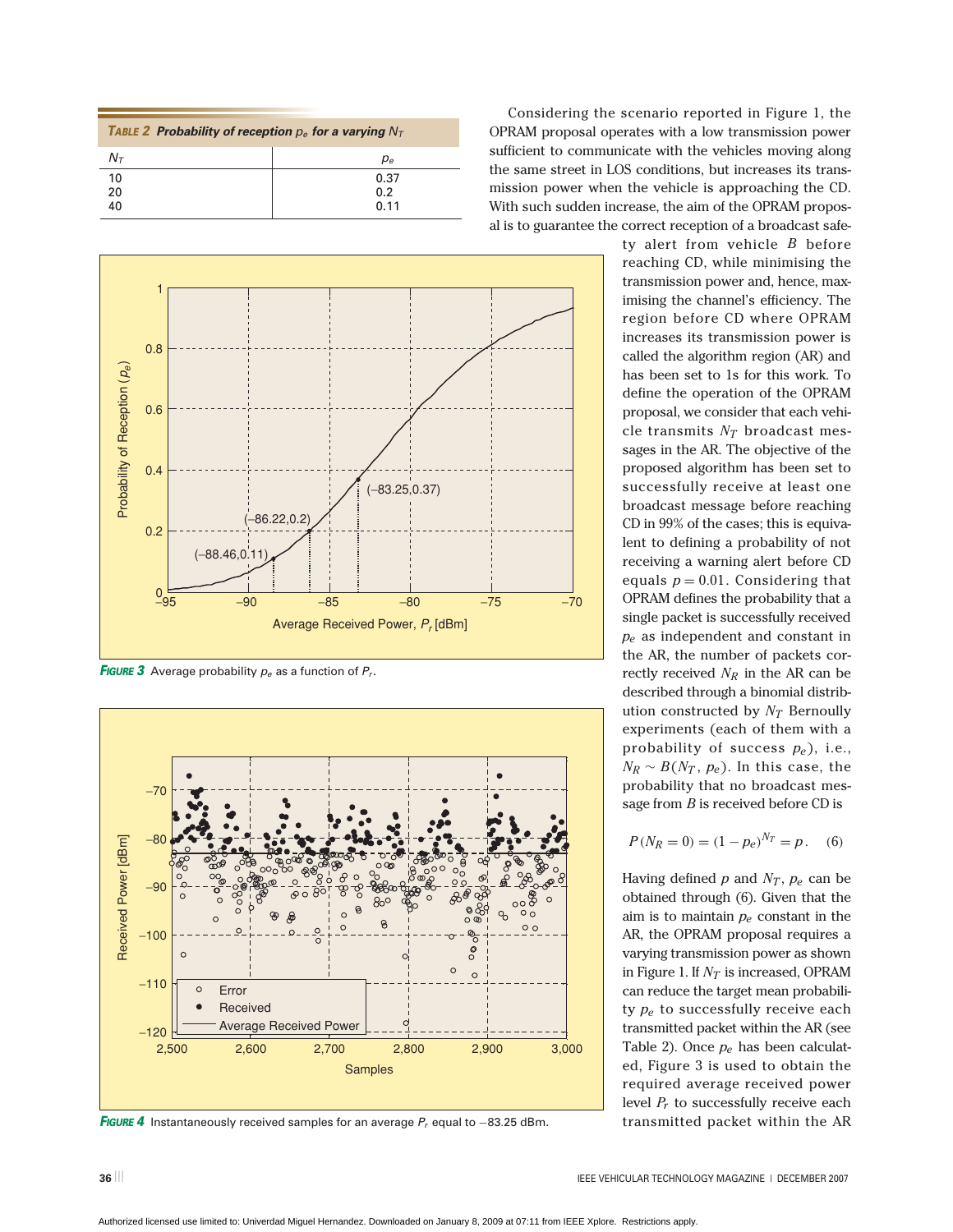with the probability *pe*. Figure 3 has been obtained by separately evaluating a wide range of average received power levels, *Pr*. For each of these average *Pr* values, a large set of instantaneously received power level samples is generated by adding to the average *Pr* value the shadowing and fast fading

*TO REDUCE THE COMPLEXITY OF SYSTEM-LEVEL SIMULATIONS, THE EFFECTS OF THE PHYSICAL LAYER RESULTING FROM THE PROBABILISTIC NATURE OF THE RADIO ENVIRONMENT HAVE BEEN INCLUDED BY MEANS OF THE LOOK-UP TABLES.*

contributions following their respective distributions. By computing  $E_{av}/N_0$  and using Figure 2, it can be decided whether or not each sample is correctly received. The probability of successfully receiving a packet *pe* given an average received power level  $P_r$  is then estimated as the ratio of correctly received samples to the total number of samples generated. Figure 4 illustrates the described process for  $P_r = -83.25$  dBm, which corresponds to  $p_e = 0.37$ ; black and white circles represent, respectively, correctly and erroneously received samples.

Once the mean *Pr* value necessary to guarantee the target *pe* has been determined, the transmission power is obtained considering the distance between transmitter and receiver and the WINNER path loss expression. Figure 5 illustrates an example of the OPRAM operation. Following the observations extracted from Table 2, Figure 5 shows that an increasing value of  $N_T$  results in a lower *pe* parameter and, hence, in significantly lower transmission power levels. As depicted in Figure 5, the OPRAM proposal maintains a constant 250-mW power level and a constant 10-packets/s data rate outside the AR. A 250-mW transmission power is sufficient to guarantee a vehicle's connectivity with those located along the same street in a 150-m range; this performance is required by the WAVE guidelines for cooperative collision warning applications [8]. By employing low transmission powers outside the AR, OPRAM also reduces the coverage range and channel collisions, which results in a more efficient use of the communications channel. While



**FIGURE 5** OPRAM operation for  $RT = 1.5$  s.

Figure 5 corresponds to a driver's *RT* of 1.5 s, Figure 6 illustrates the OPRAM operation for a driver's *RT* of 0.75 s. Lower *RTs* result in a shorter CD and lower OPRAM transmission powers (theoretically, even below 250 mW) given the reduced distances between vehicles *A* and *B* when entering the AR.

#### **Performance**

To analyse the benefits of the OPRAM proposal, this section first estimates, with regard to the traffic safety



*FIGURE* 6 OPRAM operation for  $RT = 0.75$  s.



**FIGURE** 7 CDF of the distance at which the first message is received for constant transmission powers.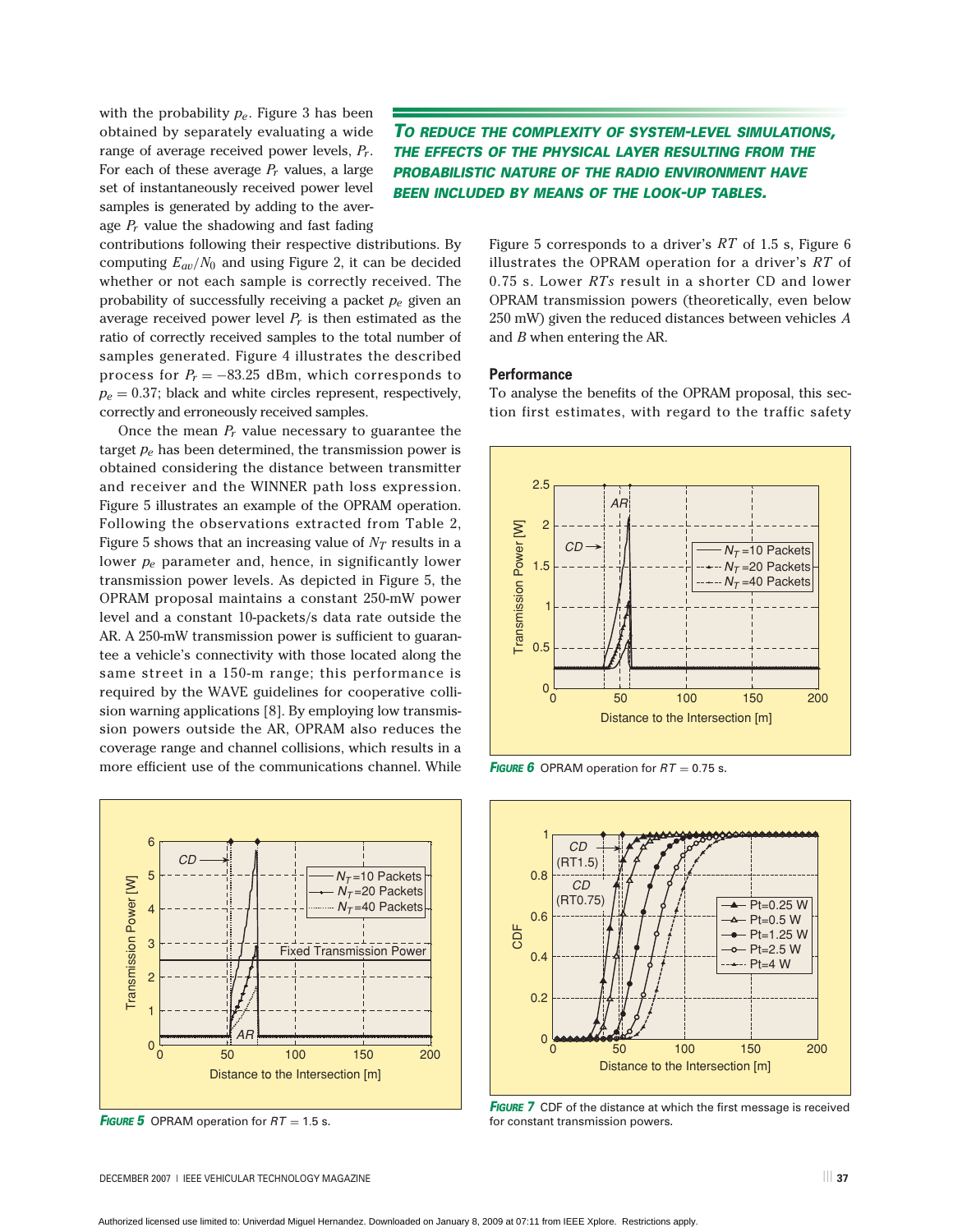## *TO EFFICIENTLY USE THE WAVE CONTROL CHANNEL, IT WOULD BE SUFFICIENT TO CORRECTLY RECEIVE JUST ONE BROADCAST SAFETY ALERT WITH THE MINIMUM SIGNAL LEVEL BEFORE REACHING THE DISTANCE CD.*

application under evaluation, the V2V communications performance using fixed transmitting powers. Figure 7 shows, for different transmission powers, the cumulative distribution function (CDF) of the distance to the intersection at which a vehicle correctly receives the first broadcast safety message from the potentially colliding vehicle. The figure also shows the critical distance for the two considered driver's RTs. The probability of accident, i.e., the probability of not receiving an alert before CD, can then be defined as the intersection of the CDF curve with CD. The



*FIGURE 8* Probability of successful reception versus distance to the intersection.



**FIGURE 9** Percentage of vehicles that receive a given number of messages before CD for a driver's  $RT = 1.5$  s.

results depicted in Figure 7 show that the transmission power necessary to avoid an accident varies with the driver's reaction time. In particular, for large driver's *RTs*, the V2V communications system would have to employ large transmission powers to avoid a collision at the intersection. Fig-

ure 8 represents the probability of correctly receiving a broadcast message as a function of the distance to the intersection. As shown in Figure 8, the probability of correctly receiving a message rapidly decreases with the distance, even when using high transmission powers. This observation questions the need to constantly transmit at high power levels for the traffic safety application under study given that high transmission powers result in increased transmission ranges and higher channel collisions due to the hidden-terminal problem. The results illustrated in Figure 8 also show that the higher probability of correctly receiving a broadcast safety alert is obtained after CD, i.e., when the alert is of limited use to prevent the collision at the intersection. The observations extracted from Figure 8 highlight the inefficient use of the WAVE control channel with fixed transmitting power levels and the need to develop adaptive proposals, such as OPRAM, that modify the transmission parameters based on the safety applications requirement and the aim to maximise the channel's efficiency.

Figure 9 shows the percentage of vehicles that receive a given number of messages before CD considering the OPRAM proposal and a fixed transmitting power of 2.5 W. As shown in Figure 9, a 2.5-W transmission power was needed to correctly receive a broadcast safety alert in 99% of the cases for a 1.5-s driver's *RT*. The results shown in Figure 9 demonstrate that the OPRAM proposal is able to provide the same traffic safety performance as using a constant high transmission power while significantly reducing the global



**FIGURE 10** Probability of successful packet reception from the potentially colliding vehicle for  $RT = 1.5$  s.